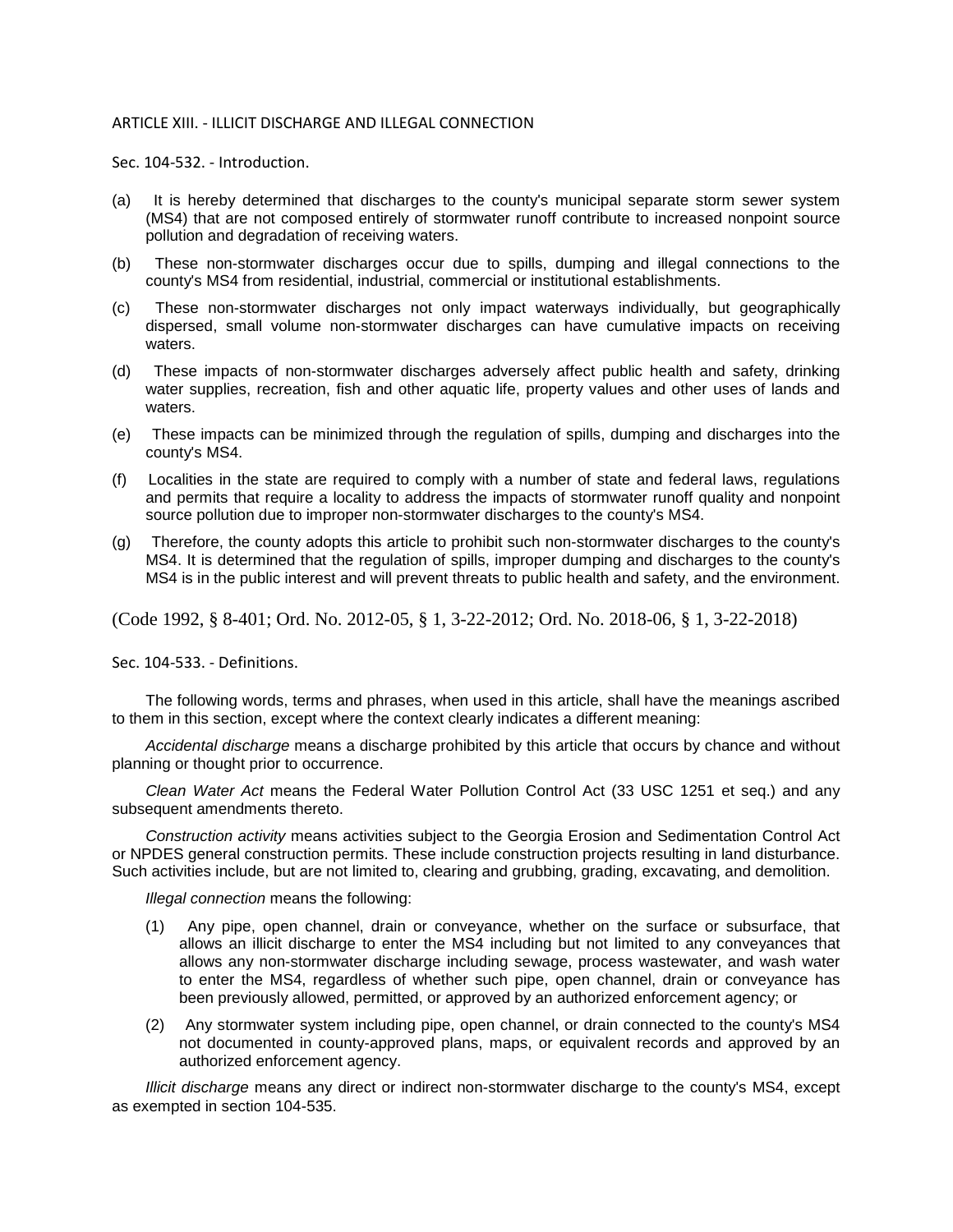*Industrial activity* means activities subject to NPDES industrial permits as defined in 40 CFR 122.26(b)(14).

*Municipal separate storm sewer system (MS4)* means all infrastructure, natural or otherwise, used for collecting and/or conveying stormwater that is:

- (1) Owned and maintained by the county;
- (2) Not a combined sewer; and
- (3) Not part of a publicly owned treatment works.

*National pollutant discharge elimination system (NPDES) stormwater discharge permit* means a permit issued by the state EPD under authority delegated pursuant to 33 USC 1342(b) that authorizes the discharge of pollutants to waters of the United States, whether the permit is applicable to an individual, group, or general area-wide basis.

*Non-stormwater discharge* means any discharge to the county's MS4 not composed entirely of stormwater.

*Owner and/or operator* means the legal or beneficial owner of a site, including, but not limited to, a mortgagee or vendee in possession, receiver, executor, trustee, lessee or other person, firm or corporation in control of the site.

*Person* means, except to the extent exempted from this article, any individual, partnership, firm, association, joint venture, public or private corporation, trust, estate, commission, board, public or private institution, utility, cooperative, city, county or other political subdivision of the state, any interstate body or any other legal entity.

*Pollutant* means any liquid, gas, solid, radioactive, hazardous, or other substance, that, when not used and/or disposed of in accordance with manufacturer's instructions, causes or contributes to pollution. Pollutants include, but are not limited to:

- (1) Paints, varnishes, and solvents;
- (2) Petroleum hydrocarbons;
- (3) Automotive fluids;
- (4) Cooking grease;
- (5) Detergents (biodegradable or otherwise);
- (6) Degreasers;
- (7) Cleaning chemicals;
- (8) Nonhazardous liquid and solid wastes and yard wastes;
- (9) Refuse, rubbish, garbage, litter, or other discarded or abandoned objects and accumulations (that may cause or contribute to pollution);
- (10) Floatables;
- (11) Pesticides, herbicides, and fertilizers;
- (12) Liquid and solid wastes, sewage, fecal coliform and pathogens;
- (13) Dissolved and particulate metals;
- (14) Animal wastes;
- (15) Wastes and residues that result from building construction waste;
- (16) Concrete and cement; and
- (17) Noxious or offensive matter of any kind.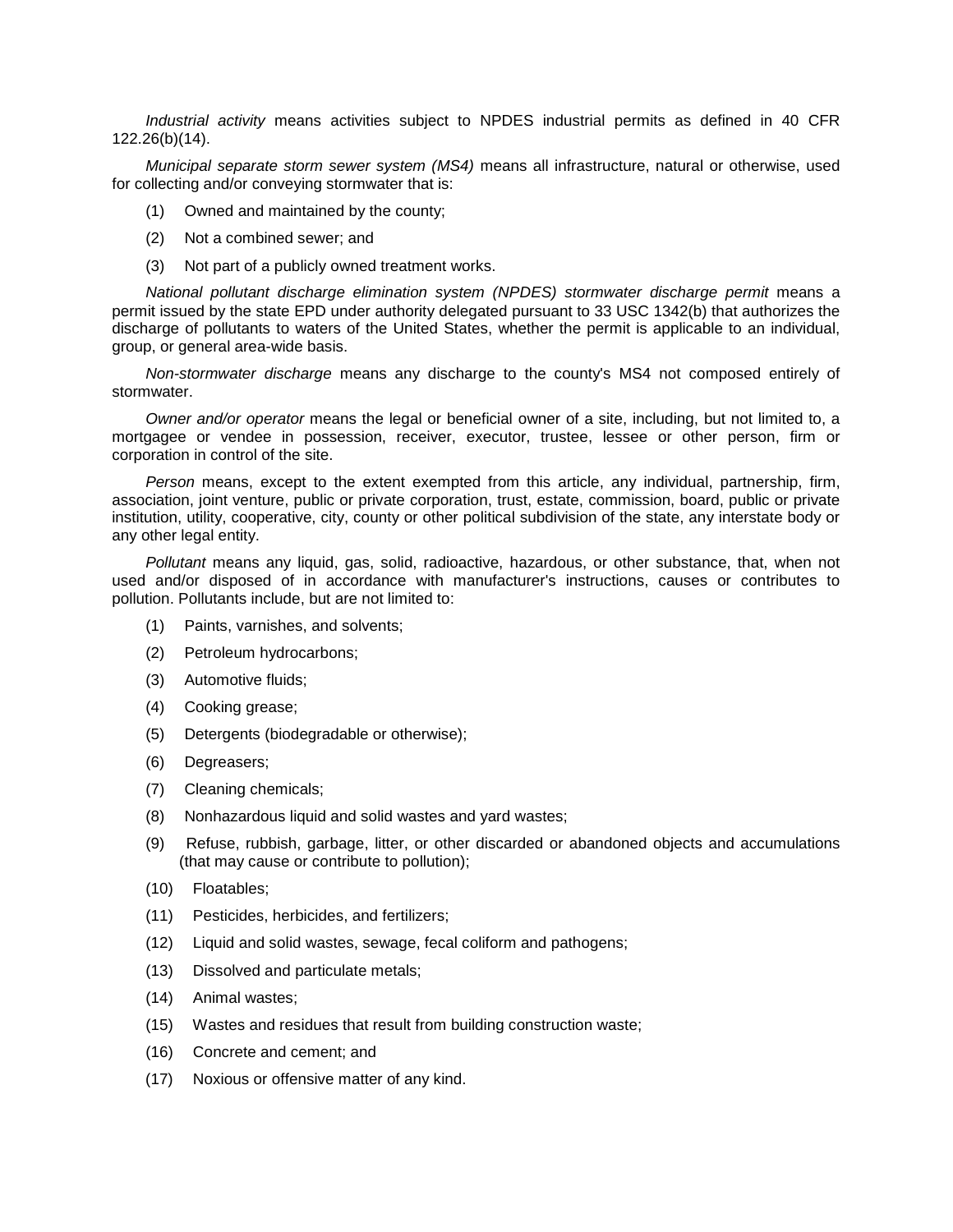*Pollution* means the contamination or other alteration of any water's physical, chemical or biological properties by the addition of any constituent and includes but is not limited to: a change in temperature, taste, color, turbidity, or odor of such waters, or the discharge of any liquid, gaseous, solid, radioactive, or other pollutant into any such waters as will or is likely to create a nuisance or render such waters harmful, detrimental or injurious to the public health, safety, welfare, or environment, or to domestic, commercial, industrial, agricultural, recreational, or other legitimate beneficial uses, or to livestock, wild animals, birds, fish or other aquatic life.

*Premises* means any building, lot, parcel of land, or portion of land whether improved or unimproved including adjacent sidewalks and parking strips.

*Stormwater drainage system* means all infrastructure, natural or otherwise, used for collecting and/or conveying stormwater, e.g. inlets, street and roadway gutters, ditches, small channels, swales and underground piping systems.

(Code 1992, § 8-401; Ord. No. 2012-05, § 1, 3-22-2012; Ord. No. 2018-06, § 1, 3-22-2018)

Sec. 104-534. - General provisions.

- (a) *Purpose and intent.* The purpose of this article is to protect the public health, safety, environment and general welfare through the regulation of non-stormwater discharges to the maximum extent practicable as required by federal law. This article establishes methods for controlling the introduction of pollutants into the county's MS4 in order to comply with requirements of the NPDES permit process. The objectives of this article are to:
	- (1) Regulate the contribution of pollutants into the county's MS4;
	- (2) Prohibit illicit discharges and illegal connections into the county's MS4;
	- (3) Prevent non-stormwater discharges, generated as a result of spills and inappropriate dumping or disposal, to the county's MS4; and
	- (4) Establish legal authority to carry out all inspections, surveillance, monitoring and enforcement procedures necessary to ensure compliance with this article.
- (b) *Applicability* . The provisions of this article shall apply throughout the unincorporated area of the county.
- (c) *Designation of article administrator* . The county environmental management director shall administer, implement, and enforce the provisions of this article except for issues pertaining to human or animal waste (i.e., sewage) that shall be administered, implemented, and enforced by the county environmental health department.
- (d) *Compatibility with other regulations* . This article is not intended to modify or repeal any other ordinance, rule, regulation, or other provision of law. The requirements of this article are in addition to the requirements of any other ordinance, rule, regulation, or other provision of law, and where any provision of this article imposes restrictions different from those imposed by any other ordinance, rule, regulation, or other provision of law, whichever provision is more restrictive or imposes higher protective standards for human health or the environment shall control.

(Code 1992, § 8-402; Ord. No. 2012-05, § 1, 3-22-2012; Ord. No. 2018-06, § 1, 3-22-2018)

Sec. 104-535. - Prohibitions.

(a) *Prohibition of illicit discharges.* No person, owner or operator shall throw, drain, or otherwise discharge, cause, or allow others under their control to throw, drain, or otherwise discharge into the county's MS4 any pollutants or waters containing any pollutants.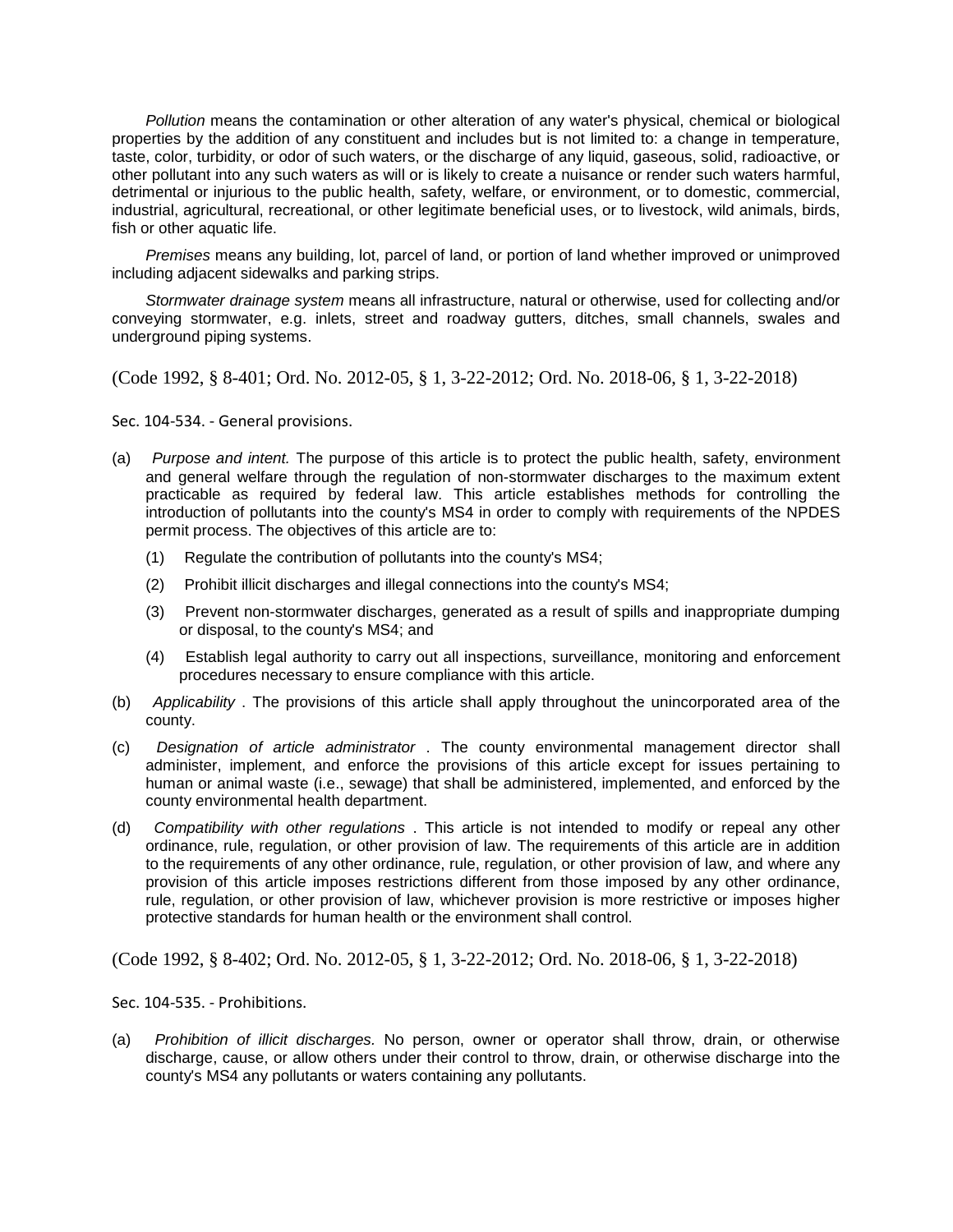- (b) *Exempted discharges.* The following discharges are exempt from the prohibition provision in subsection (a) of this section:
	- (1) Water line flushing performed by a government agency, other potable water sources, landscape irrigation or lawn watering, diverted stream flows, rising groundwater, groundwater infiltration to storm drains, uncontaminated pumped groundwater, foundation or footing drains (not including active groundwater dewatering systems), crawl space pumps, air conditioning condensation, springs, natural riparian habitat or wetland flows, and any other water source not containing pollutants;
	- (2) Discharges or flows from firefighting, and other discharges specified in writing by the county environmental management and/or environmental health departments as being necessary to protect public health and safety;
	- (3) Non-stormwater discharges permitted under an NPDES permit or order issued to the discharger and administered under the authority of the state and the federal environmental protection agency, provided that the discharger is in full compliance with all requirements of the permit, waiver, or orders and other applicable laws and regulations; written approval has been granted for any discharge to the county's MS4; and
	- (4) Agricultural operations as defined in section 104-266(5) of the county's soil erosion, sedimentation and pollution control ordinance.
- (c) *Prohibition of illegal connections.* All stormwater systems shall be sufficient to collect, convey, detain and discharge stormwater runoff in a safe manner consistent with all applicable county development regulations, ordinances, and state and federal laws. Stormwater systems that are connected to the county's MS4 shall be properly operated and maintained by the respective property owner. The construction, connection, use, maintenance or continued existence of any illegal connection to the county's MS4 is prohibited.
	- (1) This prohibition expressly includes, without limitation, illegal connections made in the past, regardless of whether the connection was permissible under law or practices applicable or prevailing at the time of connection.
		- a. A person violates this article if the person connects a line conveying pollutants, including sewage, to the county MS4, or allows such a connection to continue.
		- b. Illegal connections conveying sewage shall be disconnected and/or redirected, if necessary, to an approved sanitary sewer system upon county environmental health department approval.
	- (2) Any stormwater system that has not been documented in plans, maps or equivalent and is connected to the county's MS4, shall be permitted or relocated by the owner or occupant of that property upon receipt of written notice of violation from the county environmental management department requiring that such permitting or relocating be completed. Such notice will specify a reasonable period for relocation and/or permitting of the stormwater drain or conveyance system.

(Code 1992, § 8-403; Ord. No. 2012-05, § 1, 3-22-2012; Ord. No. 2018-06, § 1, 3-22-2018)

Sec. 104-536. - Industrial or construction activity discharges.

Any person, owner, or operator of a facility subject to an industrial or construction activity NPDES stormwater permit shall comply with all provisions of such permit. A copy of the notice of intent submitted to the state environmental protection department shall be submitted to the county environmental management department.

(Code 1992, § 8-404; Ord. No. 2012-05, § 1, 3-22-2012; Ord. No. 2018-06, § 1, 3-22-2018)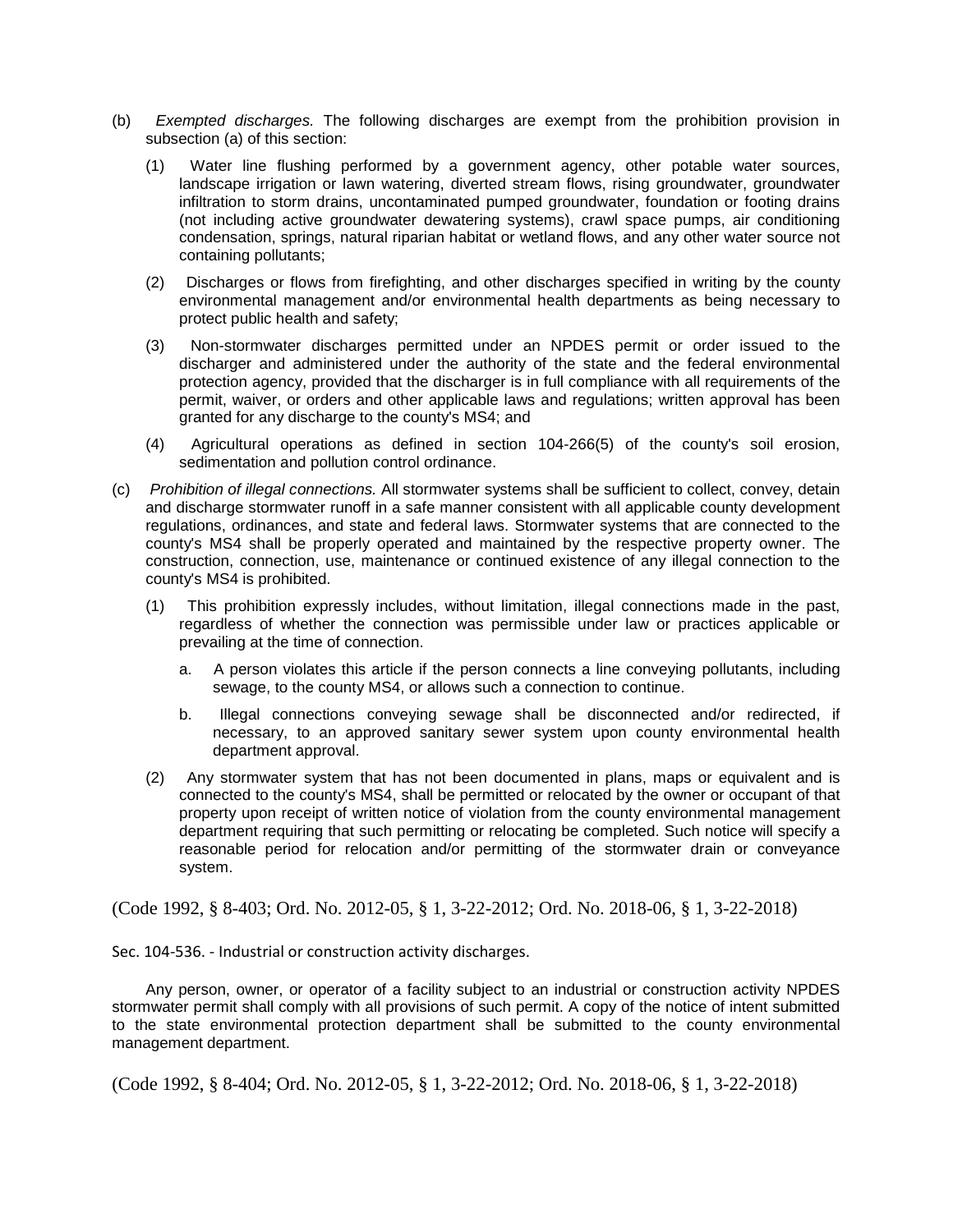Sec. 104-537. - Access and inspection of properties and facilities.

The county environmental management and/or environmental health departments shall be permitted to enter and inspect properties and facilities at reasonable times as often as may be necessary to determine compliance with this article.

- (1) If a property or facility has security measures in force that requires proper identification and clearance before entry onto premises, the owner and/or operator shall make the necessary arrangements to allow access to representatives of the county environmental management and/or environmental health departments.
- (2) The owner and/or operator shall allow the county environmental management and/or environmental health departments ready access to all parts of the premises for the purposes of inspection, sampling, photography, videotaping, examination and copying of any records that are required under the conditions of an NPDES permit to discharge stormwater.
- (3) The county environmental management and/or environmental health departments shall have the right to set up on any property or facility such devices as are necessary in the opinion of the county environmental management and and/or environmental health departments to conduct monitoring and/or sampling of flow discharges.
- (4) The county environmental management and and/or environmental health departments may require the owner or operator to install monitoring equipment and perform monitoring as necessary, and make the monitoring data available to the county environmental management and/or environmental health departments. This sampling and monitoring equipment shall be maintained at all times in a safe and proper operating condition by the owner or operator at his own expense. All devices used to measure flow and quality shall be calibrated to ensure their accuracy.
- (5) Any temporary or permanent obstruction to safe and easy access to the property or facility to be inspected and/or sampled shall be promptly removed by the owner or operator at the written or oral request of the county environmental management and/or environmental health departments and shall not be replaced. The costs of clearing such access shall be borne by the owner.
- (6) Unreasonable delays in allowing the county environmental management and/or environmental health departments access to a facility is a violation of this article.
- (7) If the county environmental management and/or environmental health departments has been refused access to any part of the premises from which stormwater is discharged, and the county environmental management and/or environmental health departments is able to demonstrate probable cause to believe that there may be a violation of this article, or that there is a need to inspect and/or sample as part of a routine inspection and sampling program designed to verify compliance with this article or any order issued hereunder, or to protect the overall public health, safety, environment and welfare of the community, then the county environmental management and/or environmental health departments may seek issuance of a search warrant from any court of competent jurisdiction.

(Code 1992, § 8-405; Ord. No. 2012-05, § 1, 3-22-2012; Ord. No. 2018-06, § 1, 3-22-2018)

Sec. 104-538. - Notification of accidental discharges and spills.

(a) Notwithstanding other requirements of law, as soon as any owner, operator, and/or person responsible for a facility, activity or owner, operation and/or person responsible, has information of any known or suspected release of any non-stormwater discharges from that facility or operation that may result in an illicit discharge into the county's MS4, said person shall take all necessary steps to ensure the discovery, containment, and cleanup of such release to minimize the effects of the discharge. Said person shall notify the authorized enforcement agency in person or by phone,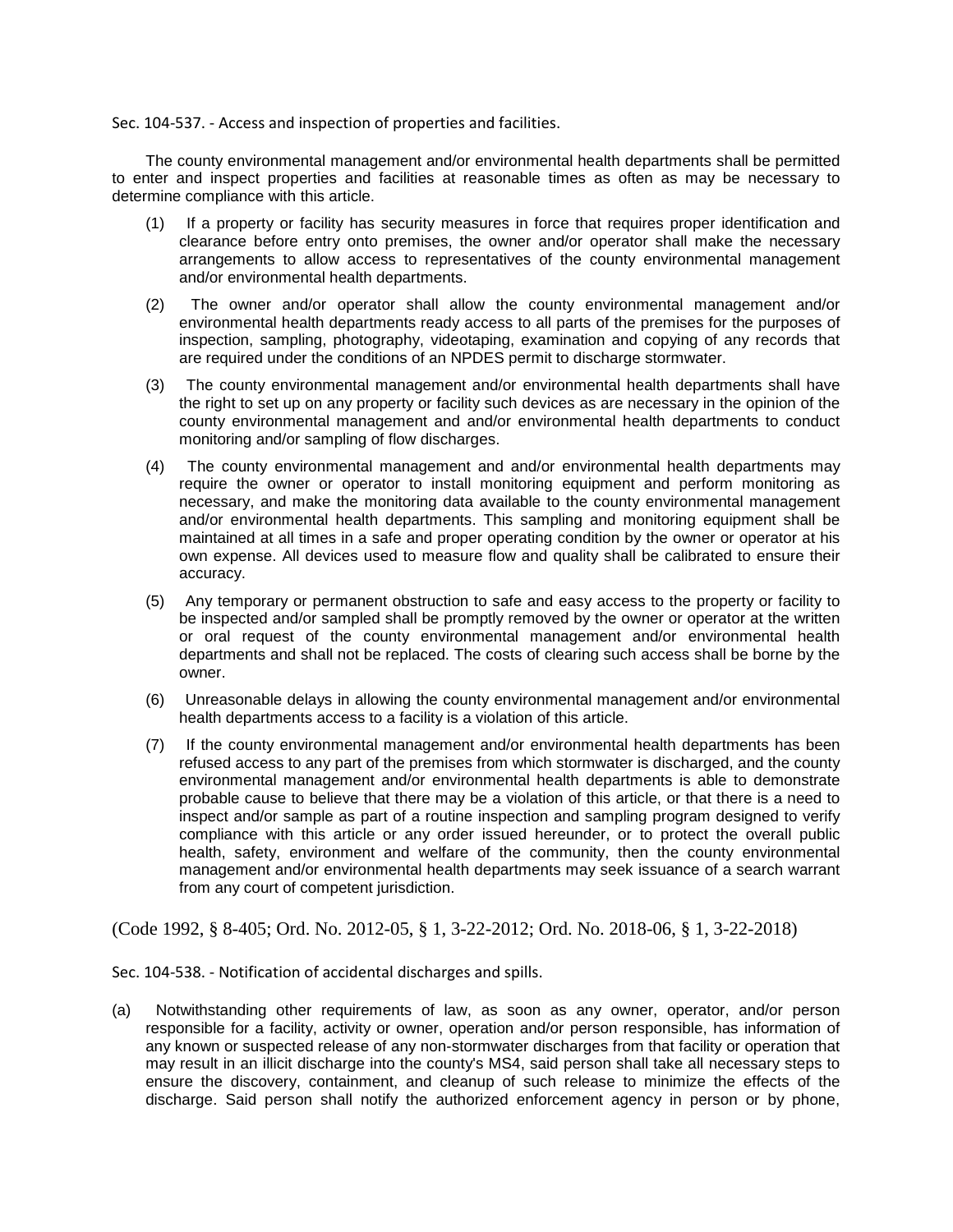facsimile or in person no later than 24 hours of the nature, quantity and time of occurrence of the discharge. If the discharge of prohibited materials emanates from a commercial or industrial establishment, the owner and/or operator of such facility, activity, or operation shall also retain an onsite written record of the discharge and the actions taken to prevent its recurrence. Such records shall be retained for at least three years. The owner and/or operator shall also take immediate steps to ensure no recurrence of the discharge or spill.

(b) In the event of such a release of hazardous materials, emergency response agencies and/or other appropriate agencies shall be immediately notified. Failure to provide notification of a release as provided above is a violation of this article.

(Code 1992, § 8-406; Ord. No. 2012-05, § 1, 3-22-2012; Ord. No. 2018-06, § 1, 3-22-2018)

Sec. 104-539. - Violations, enforcement and penalties.

- (a) *Violations* . It shall be unlawful for any owner and/or person to violate any provision or fail to comply with any of the requirements of this article. Any person who has violated or continues to violate the provisions of this article, may be subject to enforcement actions outlined in this section or may be restrained by injunction or otherwise abated in a manner provided by law. In the event the violation constitutes an immediate danger to public health or public safety, the county environmental management and/or environmental health departments is authorized to enter upon the subject private property, without giving prior notice, to take any and all measures necessary to abate the violation and/or restore the property. The county environmental management and/or environmental health departments are authorized to seek costs of the abatement as outlined in subsection (d) of this section.
- (b) *Notice of violation.* Whenever the county environmental management department and/or environmental health departments find that a violation of this article has occurred, the county environmental management and/or environmental health departments may order compliance by written notice of violation.
	- (1) The notice of violation shall contain:
		- a. The name and address of the alleged violator;
		- b. The address when available or a description of the building structure or land upon which the violation is occurring or has occurred;
		- c. A statement specifying the nature of the violation; and
		- d. A description of the remedial measures necessary to restore compliance with this article and a time schedule for the completion of such remedial action.
	- (2) Such notice may require without limitation:
		- a. The performance of monitoring, analyses, and reporting;
		- b. The elimination of illicit discharges;
		- c. The elimination and/or permitting of illegal connections;
		- d. That violating discharges, or operations shall cease and desist;
		- e. The abatement of remediation of stormwater pollution or contamination hazards and the restoration of any affected property;
		- f. Payment of costs to cover administrative, abatement, and remediation costs; and
		- g. The implementation of pollution prevention practices.
- (c) *Abatement measures.* If the violation has not been corrected pursuant to the requirements set forth in the notice of violation, then representatives of the county environmental management and/or environmental health departments may enter upon the subject private property and are authorized to